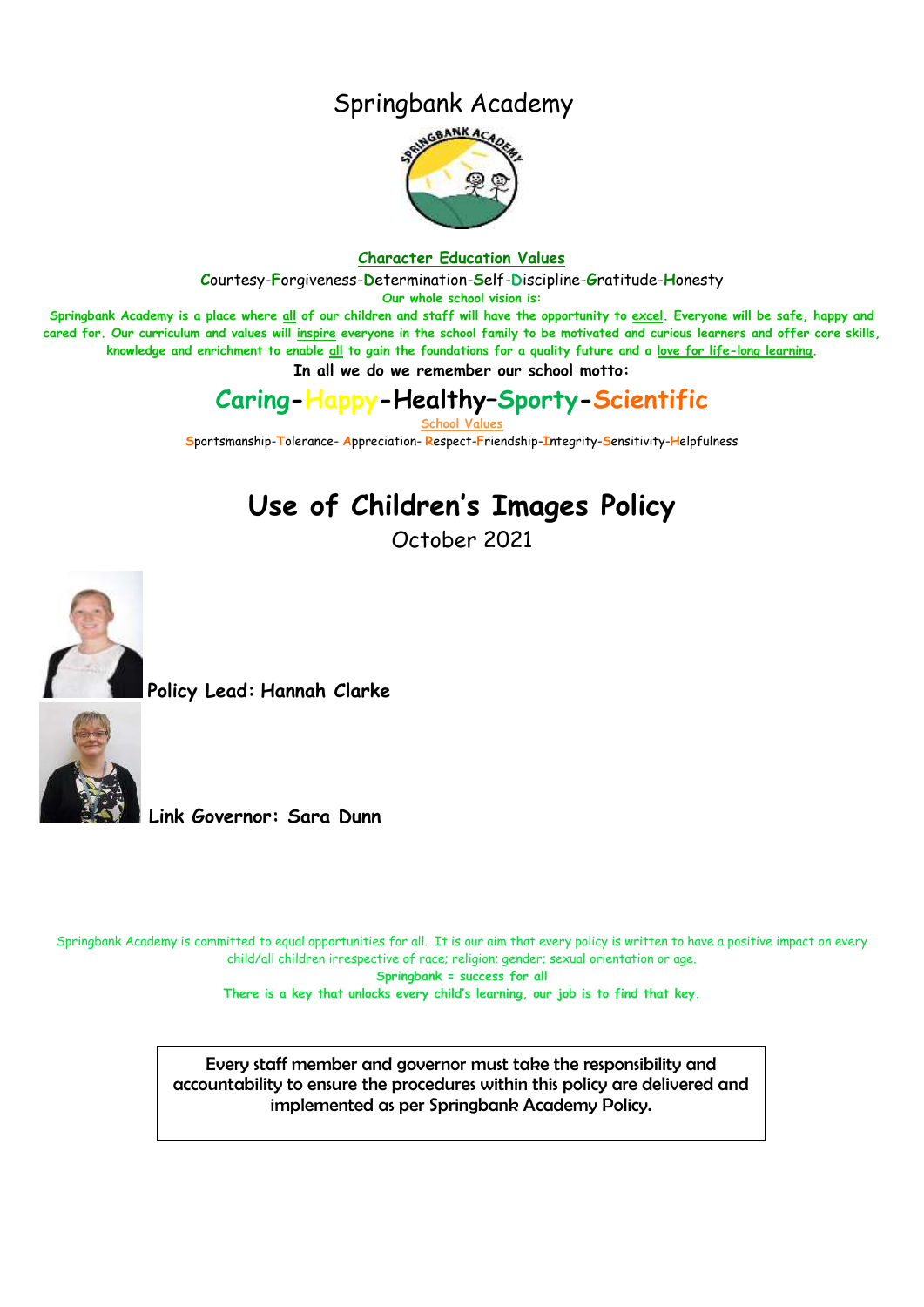## **LA USE OF CHILDREN'S IMAGES POLICY**

\*The word images is used here to include photographs, digital photographs, webcam, film and video recordings

### **Introduction**

- 1. Springbank Academy believes that the responsible use of children's images can make a valuable contribution to the life and morale of the school. The use of photographs in school publicity materials can increase pupil motivation and help parents and the local community identify and celebrate the school's achievements.
- 2. We only use images that the Head Teacher and Local Governing Body consider suitable and which appropriately represent the range of activities the school provides and the values it adheres to. No images will be used which could be considered to put any child at increased risk.
- 3. Through this policy we aim to respect young peoples and parents' rights of privacy and minimise the risks to which young people can be exposed through the misuse of images. The policy takes account of both data protection and child protection issues.

### **Data protection**

- 4. Photographs and video images of pupils and staff are classed as personal data under the terms of the Data Protection Act 2018. We will not use images of identifiable individuals for school publicity purposes without the consent of either the individual themselves or, in the case of pupils, their parent, guardian or carer. A sample consent form for pupils is attached at Appendix A.
- 5. In seeking consent, we will ensure that parents are clear why we are using a child's image, what we are using it for, and who might want to look at the pictures. Our GDPR consent form makes clear the period of time for which consent applies.
- 6. All images will be stored securely and used only by those who are authorised to do so. We will not use images of children after they have left the school; these images will be destroyed. Some images will however, remain in the environment and on the website in the year after Year 6 transition whilst replacement takes place.

## **Child protection**

- 7. We will only use images of children in suitable dress. The Head Teacher and Governing Board will decide if images of some activities – such as sports or arts – are suitable without presenting risk of potential misuse.
- 8. Any evidence of the use of inappropriate images, or the misuse of images, will be reported to the school's child protection designated teacher, the LA, Social Services and/or the police as appropriate.
- 9. Individual pupils will not be named in conjunction with their image and we will never use an image of a child who is subject to a court order.

#### **Websites**

10. We will adopt the same principles as outlined above when publishing images on the internet as we would for any other kind of publication or publicity material. However, the school recognises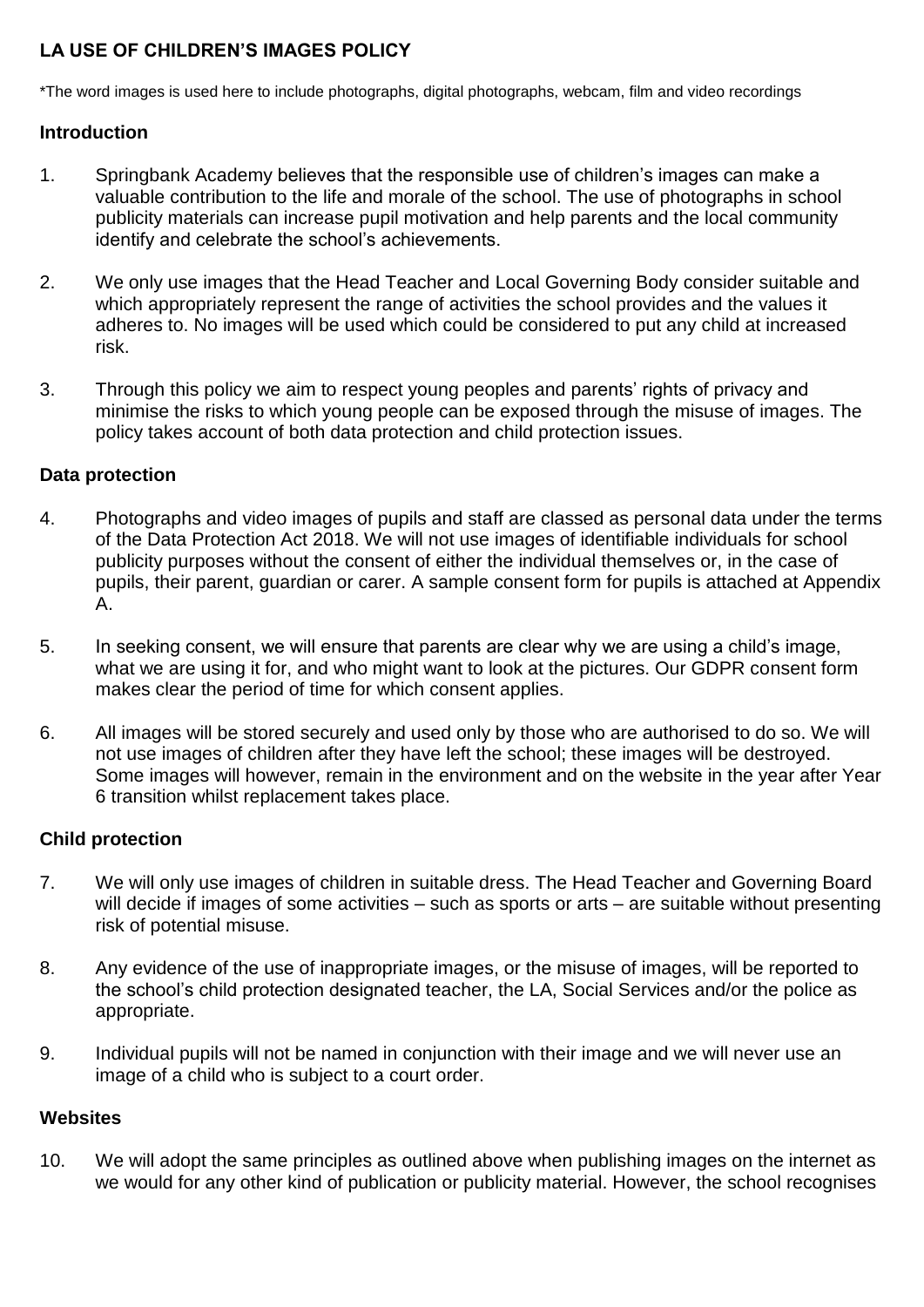that there is no control over who may view images, and consequently a greater risk of misuse of images, via the internet. We will therefore give specific consideration to the suitability of images for use on the school's website.

11. The ICO website has updated their guidance on 'Taking Photos in Schools' to reflect changes since the Data Protection Act 2018.

#### **Webcams and mobile phones**

- 12. Webcams and mobile phones can be used to take images without people's knowledge. The school's policy is to signpost areas in which webcams are being used so that people know the webcam is there before they enter that area.
- 13. Mobile phones that can take and transmit images will not be permitted in areas of the school, such as changing rooms or sports facilities, where they could be misused. Misuse will be regarded as a breach of school discipline and dealt with accordingly. The majority of children do not bring mobile phones to school but some children may bring their mobile phone for health and safety. These are stored safely in the classroom cupboards during the school day (COVID-19 bubble safety).

#### **External photographers and events**

- 14. If the school invites or permits an external photographer to take photographs within school, we will:
	- **Provide a clear brief for the photographer about what is considered appropriate in terms of** content and behaviour
	- Issue the photographer with identification which must be worn at all times
	- Let children and parents know that a photographer will be in attendance at an event and ensure they consent to both the taking and publication of films or photographs
	- Not allow unsupervised access to children or one-to-one photo sessions at events.
- 15. The same conditions will apply to filming or video-recording of events. The GDPR consent form will alert all, to those children who cannot be filmed or photographed. All consent forms must be viewed and checked for consent before photographing or filming.
- 16. Photographs taken by journalists are exempt from the Data Protection Act as newspapers are subject to strict guidelines governing the press. However, wherever possible and practicable, we will secure parental permission before allowing journalists to take photographs of pupils.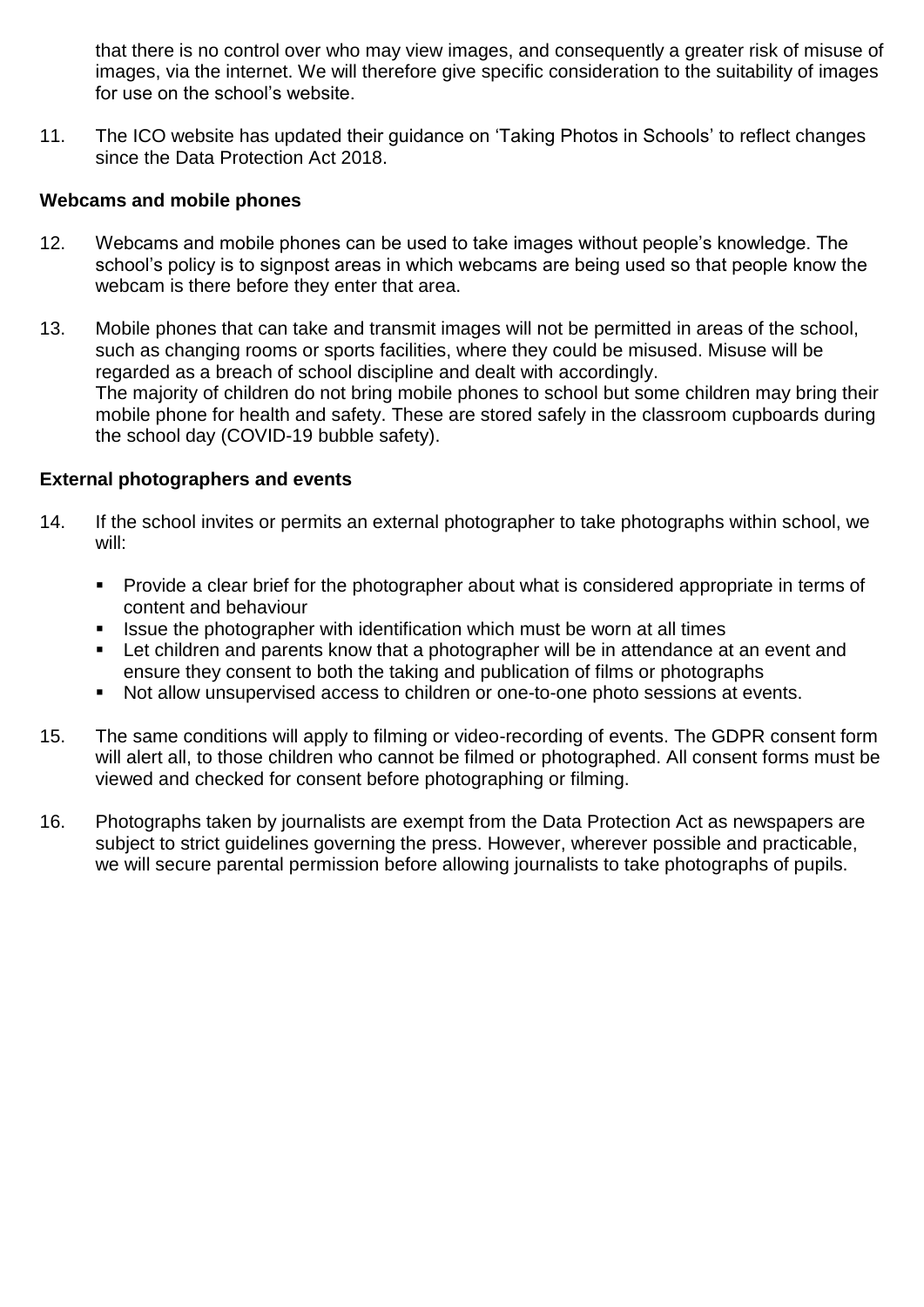

**Springbank Academy**

Head teacher: Mrs J Vaccari

#### **Consent Form** for .............................................................. Date of Birth ...............................

To enable Springbank Academy to comply with the Data Protection Act of 1998 (with due regard to GDPR May 2018), please read, complete and sign this form.

In all instances below the image or footage may be of an individual, small group, class or classes. Where children are named, we will use first names only unless we have sought prior permission from you to publish full names (**\*newspaper and media companies will often use a full name and we will not seek further permission for this**). We will only use photographs and footage where children are appropriately dressed to reduce the risk of inappropriate use of the images.

| I give permission for photographs including annual class photographs, voice recordings or<br>films of my child to be taken and used within school. Films from special productions, for<br>example Graduation, may also be shared with other parents/carers.  | Yes/No |  |  |
|--------------------------------------------------------------------------------------------------------------------------------------------------------------------------------------------------------------------------------------------------------------|--------|--|--|
| I give permission for photographs of my child to be used in the printed school newsletter. I<br>understand that it is posted in PDF format on the Springbank Academy website.                                                                                |        |  |  |
| My child may be named in the caption or article associated with the image in the<br>newsletter.                                                                                                                                                              |        |  |  |
| I give permission for photographs, voice recordings or films of my child to be used on<br>Springbank Academy website or used for training purposes, both internally and externally.<br>(School will notify parents by text if it is to be an external event. | Yes/No |  |  |
| My child may be named in the associated captions or articles on the website.                                                                                                                                                                                 | Yes/No |  |  |
| My child's image, voice or work may be used in promotional materials.                                                                                                                                                                                        | Yes/No |  |  |
| I give permission for visiting media organisations to take photographs or film footage of<br>my child and use them in local or national publications, on websites and on radio or<br>television programmes.                                                  | Yes/No |  |  |
| My child's name* may be used in connection with this material. (*In these instances full<br>names are often used).                                                                                                                                           | Yes/No |  |  |
| I am aware that Springbank Academy uses a third party SMS service to contact me by text<br>for school based communication. I agree to a third party having access to my contact<br>details.                                                                  |        |  |  |
| I give consent for my email address to be used as and when information may need to be<br>sent electronically.<br>(Please note that if you wish to withdraw your consent you will need to confirm<br>this in writing to the school office.)                   |        |  |  |
| I would like to be kept informed of the social and fundraising life of the school via the text<br>messaging service, for example Christmas events.                                                                                                           | Yes/No |  |  |
| I give permission for my child to participate in supervised swimming off site (Kimberley<br>swimming Pool).<br>I also give permission for my child to wear goggles if required.                                                                              | Yes/No |  |  |
| I give permission for my child to use the internet at Springbank Academy in line with the<br>school's policies and procedures.                                                                                                                               | Yes/No |  |  |